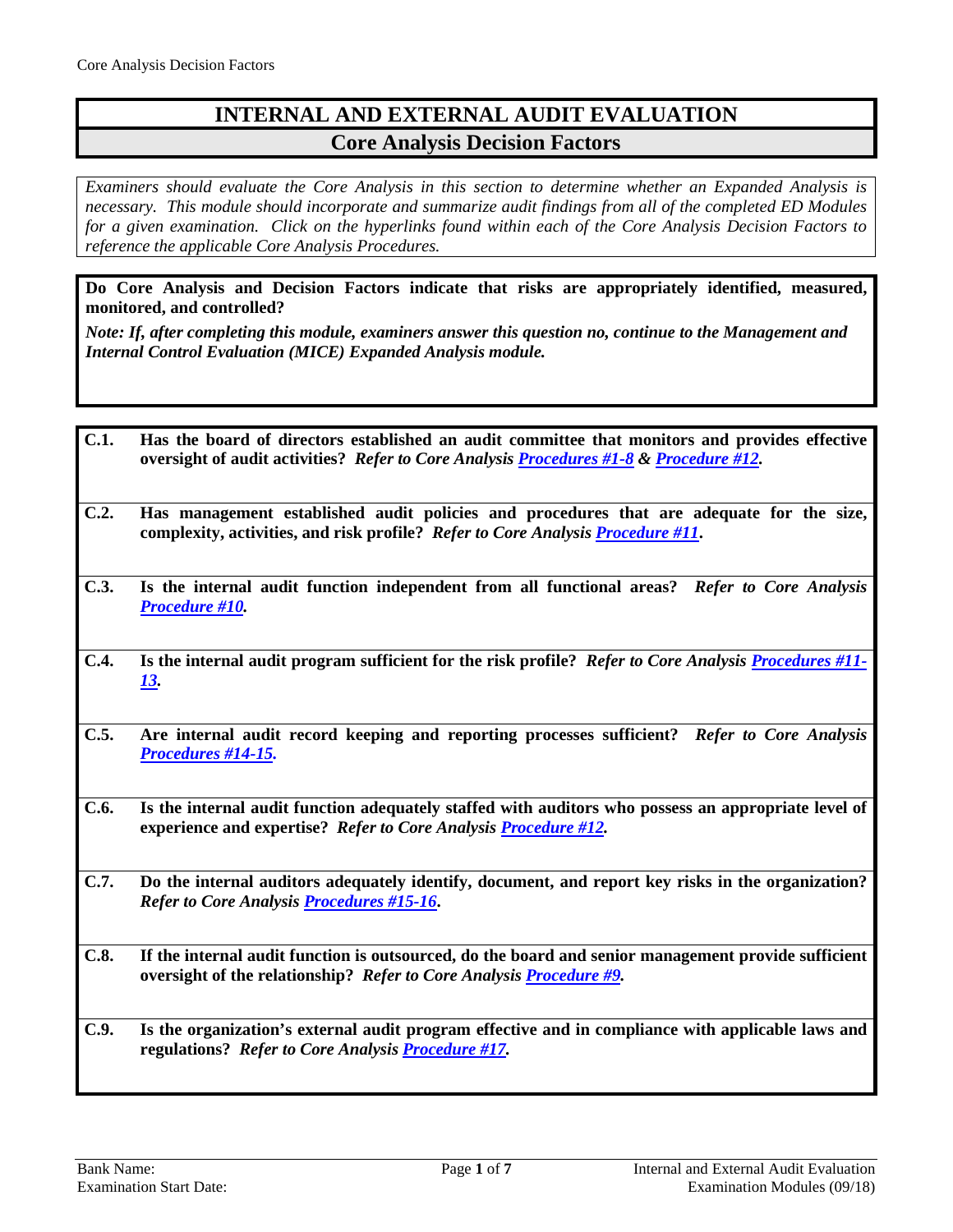# **INTERNAL AND EXTERNAL AUDIT EVALUATION Core Analysis Procedures**

*Examiners are to consider the following procedures but are not expected to perform every procedure at every institution. Examiners should complete only the procedures relevant for the institution's activities, business model, risk profile, and complexity. If needed, based on other identified risks, examiners can complete additional procedures. References to laws, regulations, supervisory guidance, and other resources are not all-inclusive.*

*Resources: FDIC: 12 CFR Parts 363 and 364, and the Interagency Policy Statement on Internal Audit Function and its Outsourcing FIL 21-2003; FRB: 12 CFR Part 208 - Appendix D, SR 03-5 Amended Interagency Guidance on the Internal Audit Function and its Outsourcing, SR 13-1 Supplemental Policy Statement on the Internal Audit Function and its Outsourcing, and AD 13-2 Examiner Guidance Relating to the Internal Audit Function at Supervised Institutions.*

### **Preliminary Review**

<span id="page-1-0"></span>**1. Identify previous concerns by reviewing prior examination reports, file correspondence, audits and audit or board committee minutes.**

**2. Determine the general structure and primary responsibilities of the board of directors, board committees, and executive management relating to audit activities.** 

**3. Determine whether any material changes occurred or are expected that may affect this area. Discuss the changes and implications with management.**

**Audit and Other Independent Reviews**

- **4. Determine whether an audit committee has been established, and evaluate the composition of the committee. Consider the following:**
	- **Number of members,**
	- **Number of outside directors,**
	- **Independence from management, and**
	- **Presence of financial experts, if required.**
- **5. Determine whether the audit committee operates under an appropriate charter. Satisfactory charters generally address topics such as:**
	- **Requirements for audit committee membership;**
	- **Frequency of committee meetings;**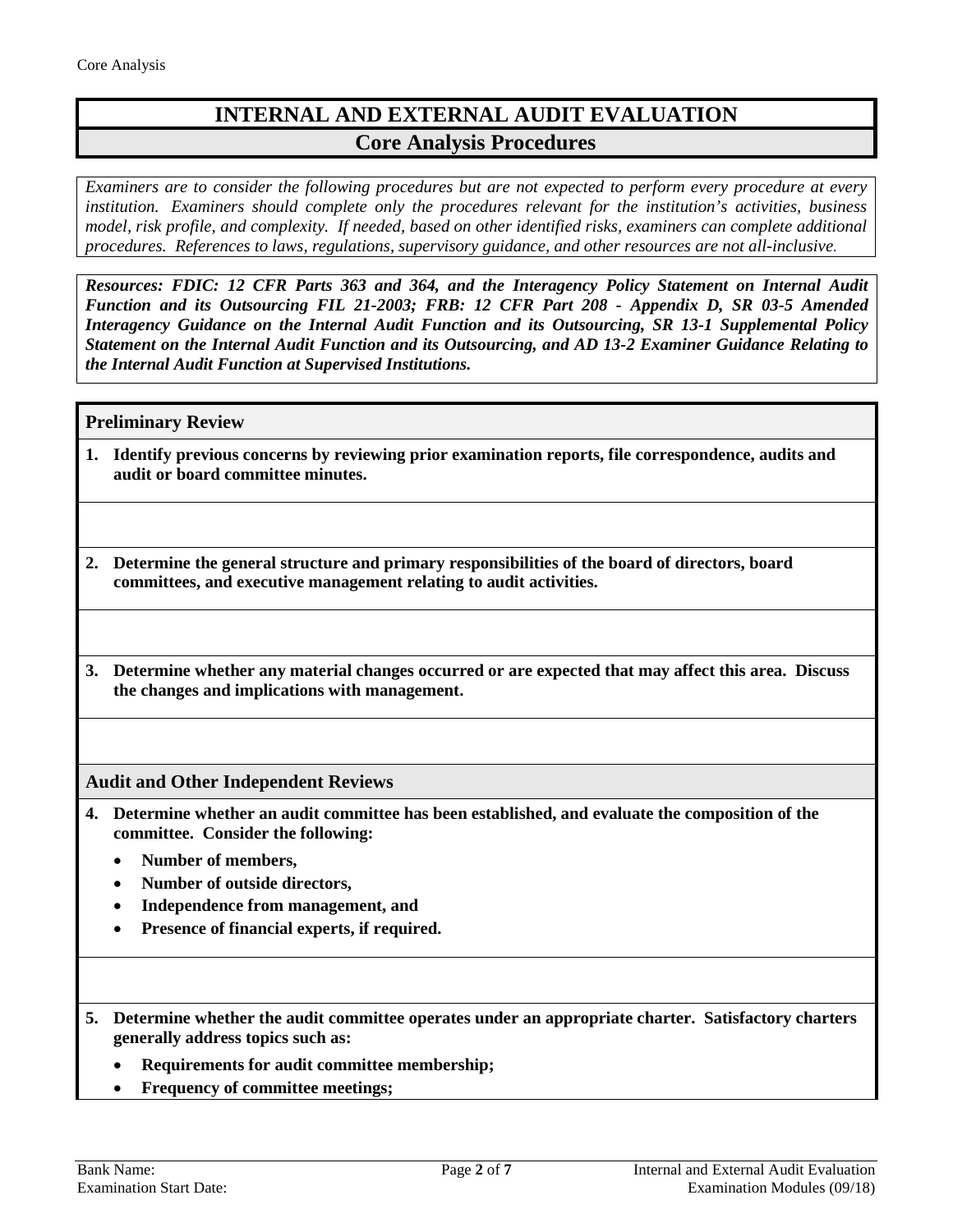- **Responsibility for engaging independent accountants and appointing the internal auditor;**
- **Responsibility for reviewing internal audits, the annual external audit, and the quarterly and annual financial statements;**
- **Requirements and responsibilities for supervision of the internal audit program;**
- **Guidelines for establishing open communication among the audit committee, the internal auditor, the independent accountant and the board of directors; and**
- **Authorization for the audit committee to obtain outside legal counsel and conduct investigations.**
- **6. Determine whether the board or audit committee reviews the effectiveness of the institution's internal audit systems. Appropriate reviews[1](#page-2-0) generally consider items such as:**
	- **The internal audit charter, budget and staffing levels, and overall risk-assessment methodology;**
	- **The audit organizational structure, including the selection, termination, and compensation of external auditors and outsourced internal auditors, and placement of the internal audit function and the internal audit manager within the institution's organizational and management structure, as applicable;**
	- **Annual audit plans and updates;**
	- **The internal auditor's progress in completing the audit schedule;**
	- **Internal audit reports and management's response;**
	- **Status reports on management's actions to correct control weaknesses and violations of laws and regulations identified in internal and external audit reports as well as examination reports;**
	- **The integrity of internal and external financial-reporting processes (reviews may involve discussions with independent accountants and internal auditors);**
	- **The organization's annual financial statements and reports or other financial information submitted to any governmental body, or made public (including certifications, reports, opinions, or reviews rendered by the independent accountants); and**
	- **Significant disagreements between management and the independent accountants or the internal auditing department in the preparation of the financial statements.**
- **7. Determine whether audit committee responsibilities are commensurate with the size, complexity, activities, and risk profile. Responsibilities generally include:**
	- **Establishing an internal audit function that operates adequately, independently, and has sufficient resources to effectively oversee the audit function;**
	- **Evaluating all significant vendor arrangements, including the independence of internal and external auditors, and the effectiveness of the internal audit program;**
	- **Retaining auditors who are qualified to audit the organization's activities. (Note: The committee typically hires the senior auditor, sets his or her compensation, and evaluates his or her performance.);**
	- **Establishing schedules and agendas for regular meetings with internal and external auditors;**
	- **Interacting with the auditor, separate from formally scheduled meetings, to remain current on**

<span id="page-2-0"></span>**<sup>1</sup> Generally, institutions perform reviews at least annually, with reviews correlated to the risks in activities reviewed.**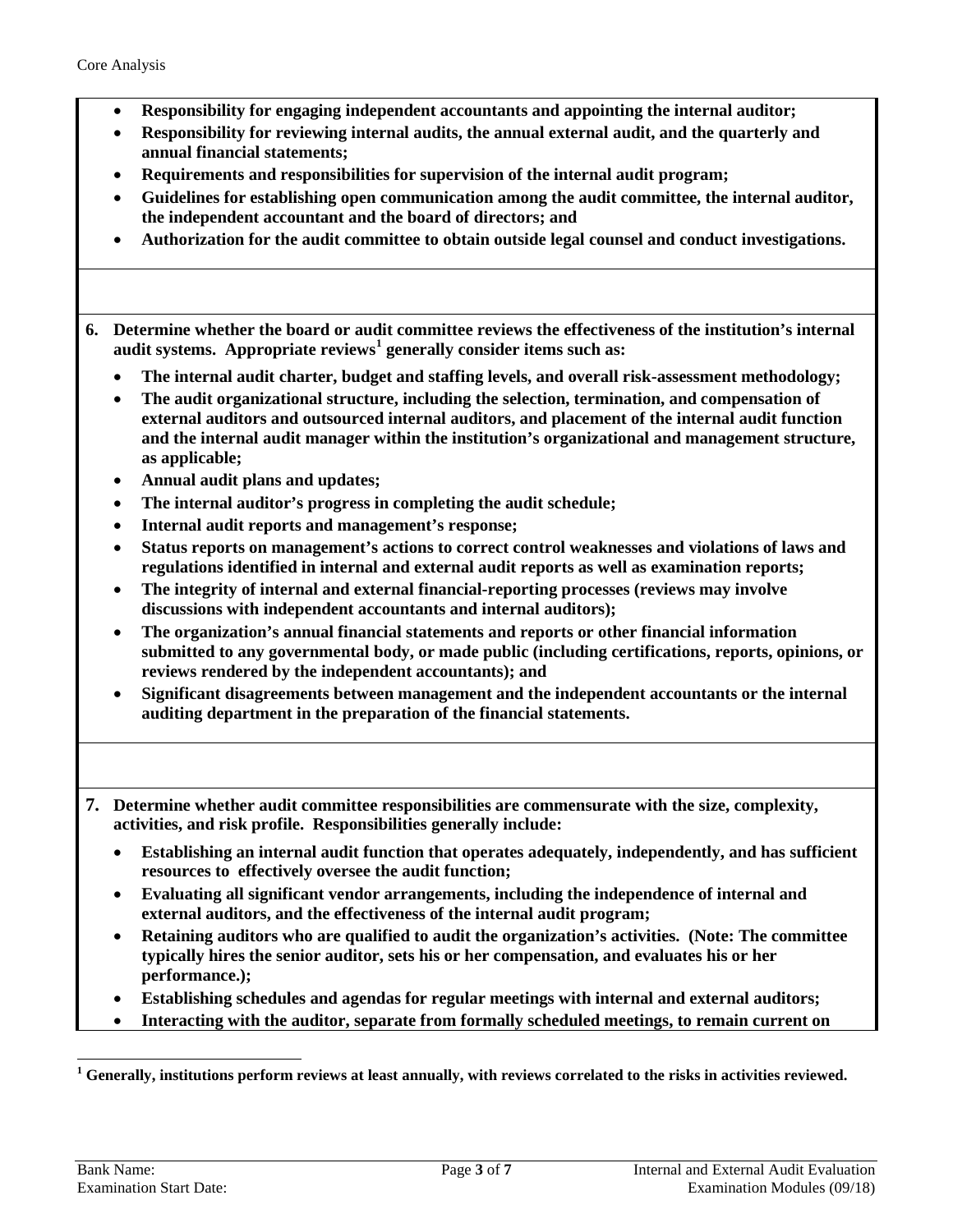**internal audit department, organizational, or industry concerns;** 

- **Considering the independent accountants' judgments about the quality and appropriateness of the organization's accounting policies as applied in its financial reporting; and**
- **Considering and approving, if appropriate, all major changes to the institution's auditing and accounting principles and practices as suggested by the independent accountants, management, or the internal auditing department; and**
- **Fostering forthright communication and maintaining processes in which employees or other stakeholders can submit confidential and anonymous concerns to the committee about questionable accounting, internal accounting controls, and other auditing matters.**

**8. Determine whether committee minutes note significant actions, such as:**

- **Reviewing and approving the code of ethics and audit charter;**
- **Recommending selection and approval of the certified public accountant (CPA) firm to serve as external auditor;**
- **Discussing and validating the CPA firm's independence;**
- **Approving the internal auditor's salary and the audit department's budget;**
- **Reviewing the annual internal audit plan and conformity with the plan;**
- **Discussing internal audit staffing levels and training needs;**
- **Discussing with the CPA firm the quality of the application of accounting principles;**
- **Reviewing and approving the annual and quarterly financial statements prior to issuance; and**
- **Reviewing and approving, if applicable, attestation letters for internal control reports and compliance with Section 36 of the FDI Act, 12 U.S.C. 1831m, and 12 CFR Part 363.**

<span id="page-3-0"></span>**9. If portions of the internal audit function are conducted by outside vendors, consider whether:**

- **An internal audit conducted by the same vendor that conducts the financial statement audit meets independence considerations;**
- **Due diligence is adequate, performed prior to entering the outsourcing arrangement, and considers vendor competence, independence, and objectivity;**
- **The outsourcing contract and engagement letter between the organization and the vendor appropriately detail each party's responsibilities;**
- **The scope of outsourced audit work[2](#page-3-1) is adequate, documented, and revised when the institution's environment, activities, risk exposures, or systems change significantly;**
- **Findings are appropriately and effectively communicated; and**
- **Contingency planning is adequate to mitigate audit coverage discontinuity if the outsourcing arrangement is terminated.**

<span id="page-3-1"></span>**<sup>2</sup> For institutions with formal internal audit departments, refer to the Interagency Policy Statement on the Internal Audit Function and Its Outsourcing for additional information.**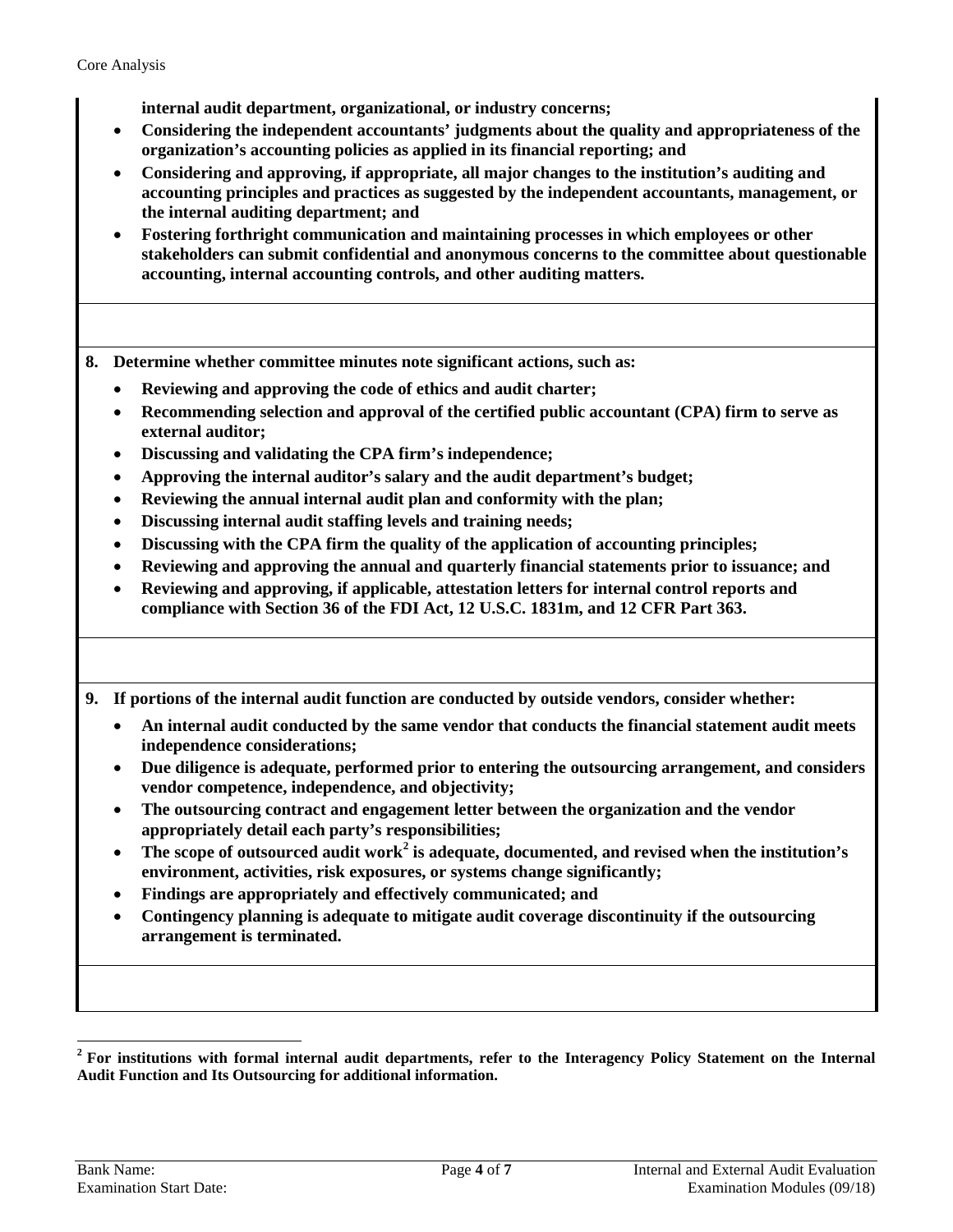- <span id="page-4-2"></span>**10. Determine whether the internal audit function is sufficiently segregated from operations. Appropriate segregation is generally evidenced by the following items:**
	- **The audit department does not report to an operational function in the organizational structure.**
	- **The audit staff is prohibited from performing operational duties such as preparing general ledger tickets and daily reconcilements, or performing a procedure under dual control.**
	- **Reporting procedures are independent of the influence of operating personnel.**
	- **The auditor reports directly to the board of directors or the audit committee and meets with them to review reports.**

### **Policies**

<span id="page-4-1"></span>**11. Determine whether internal audit policies and procedures are adequate for the institution's size, complexity, activities, and risk profile. Items to consider include, but are not limited to:**

- **Risk analysis and assessments,**
- **Internal control questionnaires or narratives,**
- **Audit frequency commensurate with risk,**
- **Audit schedule,**
- **Audit work programs,**
- **Account confirmations,**
- **Workpapers,**
- **Reporting standards,**
- **Corrective-action tracking standards, and**
- **A comprehensive quality assurance program that:**
	- o **Includes both internal and external quality assessments,**
	- o **Ensures internal audit activities consider The Institute of Internal Auditors (IIA) professional standards, and**
	- o **Ensures audit practices conform with internal audit policies and procedures.**

<span id="page-4-0"></span>**12. Determine whether the size and qualifications of the audit staff are appropriate based on the institution's activities, assets, and complexity. Consider the audit staff's academic backgrounds, experience, competency, and ongoing training initiatives.**

**13. Consider whether the internal audit schedule is based on a risk assessment. General considerations include the following items:**

- **All institution functions and services are reflected.**
- **The audit schedule is reviewed and approved by the audit committee at least annually.**
- **The auditor periodically reports progress in completing the schedule to the audit committee.**
- **The audit committee approves changes to the schedule.**
- **Audit plans and frequencies are reasonable and completed as scheduled.**
- **Audit schedules use varied starting dates and time intervals between audits to avoid anticipation by**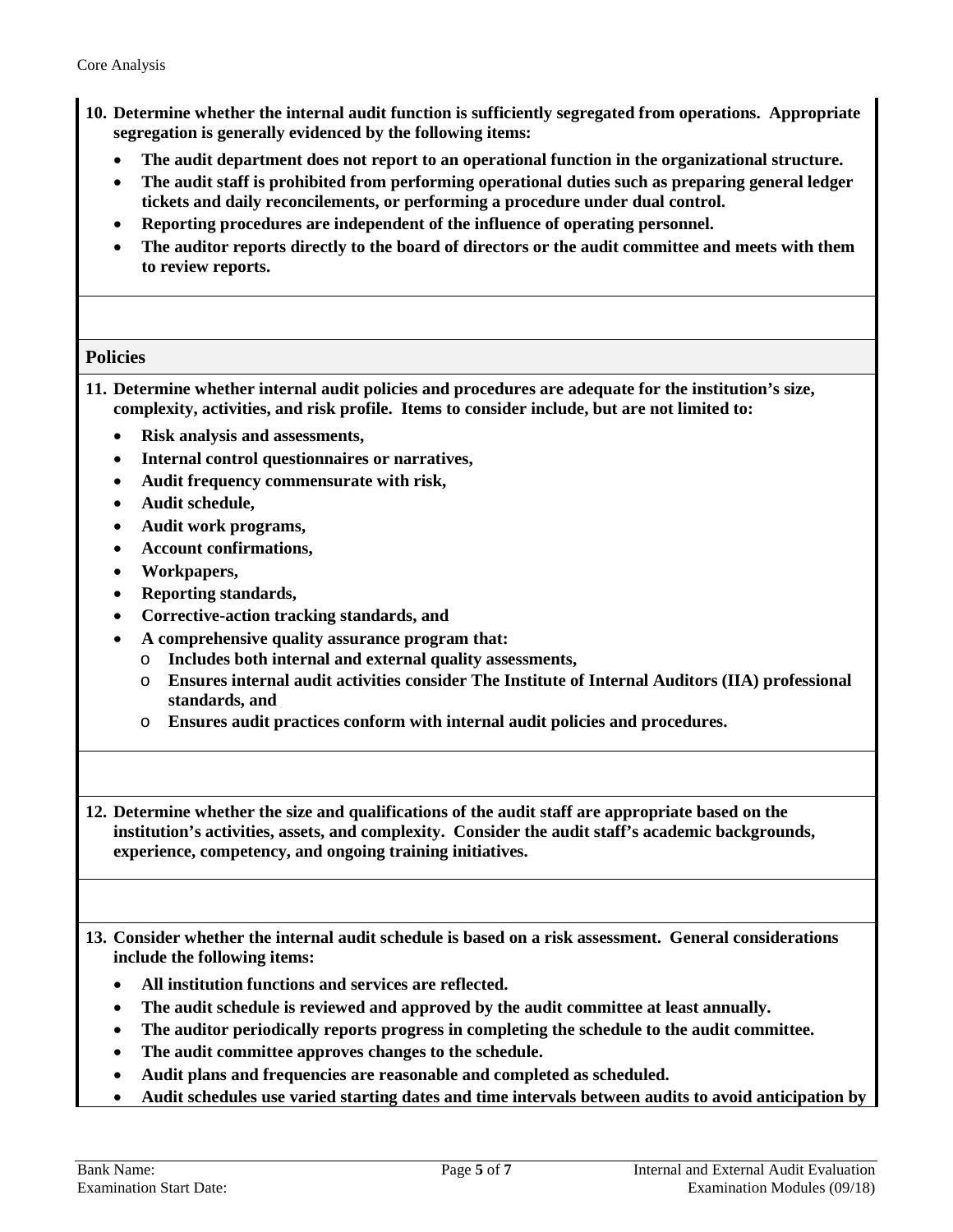#### **those subject to audit.**

- <span id="page-5-0"></span>**14. Assess the adequacy of audit workprograms and the maintenance of corresponding audit workpapers. Items to consider include:**
	- **A reasonable record retention schedule is maintained for audit records.**
	- **Audit workprograms are sufficiently detailed to allow for effective audits.**
	- **Workprograms are updated to keep pace with changes (such as new products, accounting guidelines, and regulations).**
	- **Workpapers document approval of all deviations from established audit procedures.**
	- **Workpapers contain evidence that audit managers reviewed the workpapers for conclusions and recommendations.**
	- **All significant and unresolved exceptions are noted in workpapers and included in audit reports.**
	- **Workpapers are well organized and support conclusions and recommendations.**
	- **Workpapers are cross-referenced to procedures and institution reports.**

<span id="page-5-1"></span>**15. Determine whether the internal audit department's reporting procedures are adequate. Consider if:**

- **The auditor submits formal reports directly to the board of directors or audit committee.**
- **Audit reports include an overall opinion and an assessment of the effectiveness of internal controls and compliance with established procedures.**
- **The board or audit committee supports the audit staff in resolving audit matters.**
- **Audit reports record departmental managers' commitment to resolve reported matters.**
- **Audit reports include a summary of the effectiveness of all controls reviewed.**
- **The auditor maintains a formal record of all unresolved audit or regulatory exceptions and recommendations.**
- **Changes to the audit schedule are approved.**

**16. Assess the adequacy of work performed by the internal auditors. Items to consider include:**

- **Examination findings,**
- **Time elapsed since the previous audit,**
- **Scope and relevance of internal auditors' work, and**
- **Testing performed by internal auditors.**
- <span id="page-5-2"></span>**17. Review the institution's external audit program. Refer to the** *Review of External Auditor Workpapers*  **ED Module as needed.**
	- **If the institution is covered by Part 363 of the FDIC Rules and Regulations, or Part 208, Appendix D-1 of FRB Regulation H and has \$1 billion or more in total assets, determine whether management, at least annually, assesses the effectiveness of its internal control structure and**